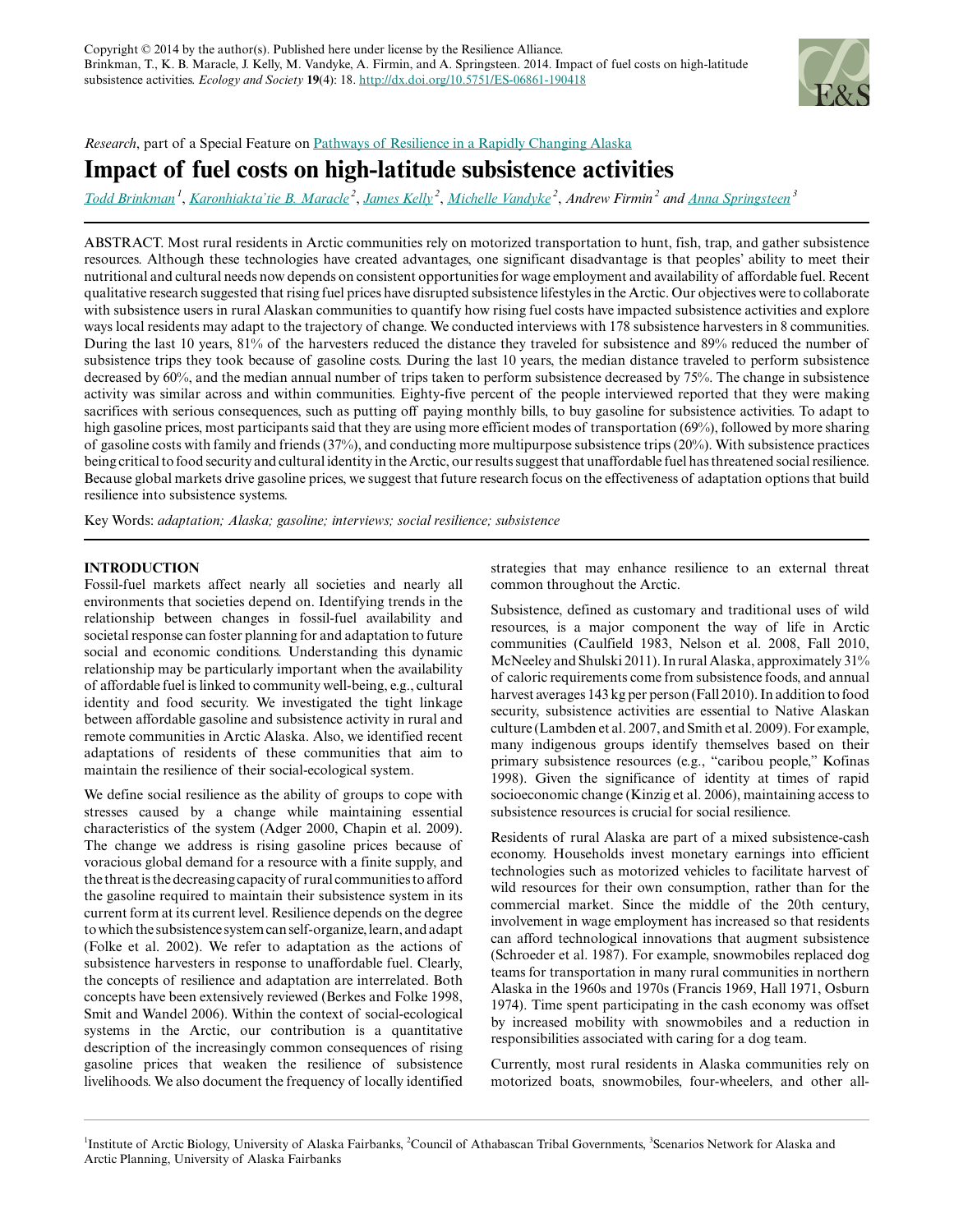terrain vehicles (ATVs) to hunt, fish, trap, and gather subsistence resources. Although these technologies have created advantages such as increased harvest efficiency, one significant disadvantage is that peoples' ability to meet their nutritional and cultural needs now depends on consistent opportunities for wage employment and availability of affordable fuel. Because jobs are limited and fuel costs are disproportionately higher in remote areas of Alaska, this reliance has put rural communities in a vulnerable situation (Van Lanen et al. 2012). Communities in Alaska that are disconnected from the road network and seaports, i.e., remote rural communities, have some of the highest fuel costs and lowest per capita income levels in the United States (Alaska Community Database 2014). For example, during January 2012, average retail gasoline prices off the road system in Interior Alaska were \$6.63 per gallon (\$1.75/L; ADCCED 2012). The nationwide average at this time was \$3.24 per gallon (\$0.86/L; U.S. Energy Information Administration 2012). Increases in fuel costs in rural Alaska also have exceeded the U.S. average. Between November 2005, when record keeping began in rural Alaska, and January 2012, gasoline prices off the road system in Interior Alaska have increased by \$2.31 per gallon (\$0.61/L; ADCCED 2006, 2012), whereas the U. S. average increased by \$0.95 per gallon (\$0.25/L; U.S. Energy Information Administration 2012). High fuel prices in remote rural communities of Alaska are a result of many factors including high transportation costs, limited and costly storage, small market size, and financing issues associated with holding large inventories (Szymoniak et al. 2010, ADCCED 2012). For example, the high fuel price of \$10 per gallon (\$2.64/L) in January 2012 in the remote community of Arctic Village, Alaska, is likely because fuel is transported by air, and there is limited competition among suppliers.

During the recent decade, rural communities have expressed concern that rising gasoline prices are having a significant impact on subsistence opportunities (Kofinas et al. 2010, McNeely and Shulski 2011, Moerlein and Carothers 2012, Van Lanen et al. 2012). The close connection between an active subsistence lifestyle and social resilience in rural Alaska warrants a rigorous analysis of the extent of this impact. We are unaware of previous efforts to quantify the extent that subsistence has been affected by gasoline costs. Quantifying the effect helps a broader audience understand the level of stress that unaffordable fuel places on rural Alaska communities and facilitates an opportunity for comparison with other studies (e.g., Heltberg et al. 2013) on social resilience related to food, fuel, and financial crises. Therefore, our objectives were to collaborate with subsistence users in several rural Alaskan communities to describe and quantify how rising fuel costs have impacted subsistence activities and to explore ways local residents might adapt to the trajectory of change. The remoteness and isolation of the communities we collaborated with created a unique opportunity to reduce the number of confounding factors affecting the association between fuel prices and subsistence. We believe that the ubiquity of reliance on both fossil fuels and subsistence resources throughout the Arctic fostered broad relevance and application of our findings.

## **STUDY AREA**

Our research was conducted in eight communities in the Yukon Flats of Interior Alaska (Fig. 1). The Yukon Flats is located in the Upper Yukon River Drainage of Alaska within the boreal forest ecosystem. The Yukon Flats is characterized by a heterogeneous wetland basin with mixed forest including spruce (*Picea* spp.), birch (*Betula* spp.), aspen (*Populus tremuloides*), and willow (*Salix* spp.), bisected by the Yukon River and bounded to the north by the Brooks Range and the south by the White Mountains. The region has a continental subarctic climate, with seasonal extremes in temperature (January mean = −23°C, July mean = 16°C) and length of daylight. Moose (*Alces alces*), caribou (*Rangifer tarandus*), salmon (*Oncorhynchus* spp.), and several species of waterfowl are the primary subsistence foods (Van Lanen et al. 2012). A variety of mammals are trapped mainly for fur including wolf (*Canis lupus*), marten (*Martes americana*), wolverine (*Gulo gulo*), lynx (*Felis candadensis*), beaver (*Castor canadensis*), and muskrat (*Ondatra zibethicus*). Black bears (*Ursus americanus*) and brown bears (*U. arctos*) also are present, but infrequently harvested for subsistence purposes.

**Fig. 1**. Locations of harvesters participating in a survey on the impacts of gasoline costs on subsistence activities in rural communities in the Upper Yukon Flats region of Alaska.



In 2011, the mean  $\pm$  SD population size across the eight communities was  $162 \pm 183.3$  people, and mainly consisted of Alaska Natives (~90% Athabascan Indians; Alaska Community Database 2012). Government agencies, tribal governments, and Native organizations are the primary employers in the region. According to the 2010 U.S. Census, the median  $\pm$  SD household income was  $$21,719 \pm $11,619$ , the mean  $\pm$  SD unemployment was  $40\% \pm 27.1\%$ , and the mean  $\pm$  SD percentage of individual residents with incomes below the poverty level was  $35\% \pm 19.1\%$ . These statistics illustrate the weakness of the cash economy and therefore the nutritional and cultural importance of a strong subsistence economy.

Of the eight communities studied, Circle is the only community that can be accessed by a passenger vehicle. A gravel road connects Circle to a major road and the closest urban center, Fairbanks, which is 249 road kilometers away. All communities except Arctic Village can be accessed by boat during the summer months, but only communities located on the Yukon River can receive fuel barges. With the exception of Circle, winter access to all communities is possible only by air or snowmobile. Therefore, one study community, Circle, receives fuel by truck; three, Stevens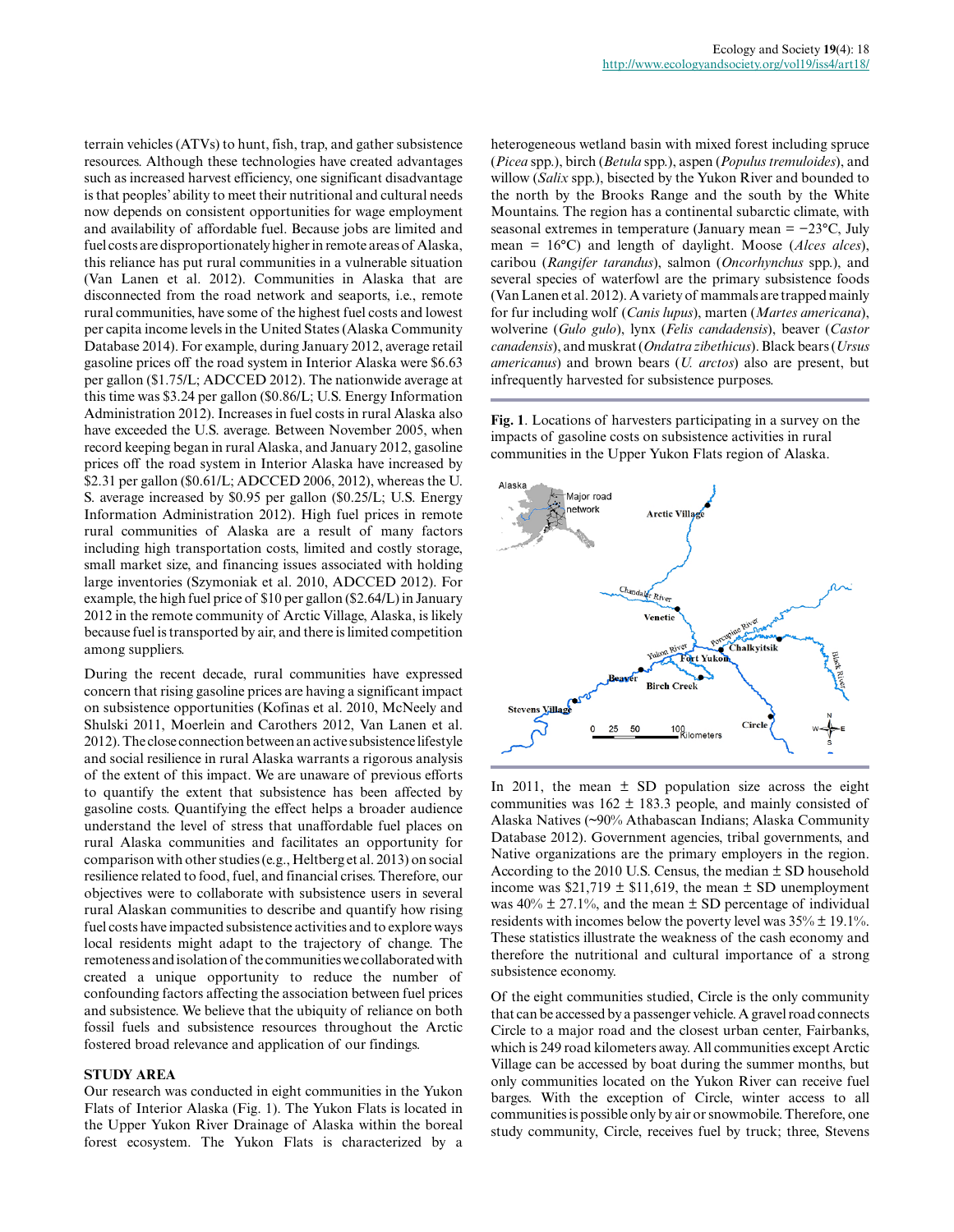Village, Beaver, and Fort Yukon, receive fuel by barge; and the other four, Venetie, Arctic Village, Chalkyitsik, and Birch Creek, receive fuel by air. Annual data on gasoline prices were available back to 2005 for two study communities, Arctic Village and Circle, which represent the upper, i.e., air fuel delivery only, and lower, i.e., road fuel delivery available, fuel costs for our study communities. In Arctic Village, the price increased from \$4.08 per gallon (\$1.08/L) in 2005 to \$10.00 per gallon (\$2.64/L) in 2012. In Circle, the price increased from \$3.30 per gallon (\$0.87/ L) in 2005 to \$5.55 per gallon (\$1.47/L) in 2012 (ADCCED 2012).

## **METHODS**

Researchers from University of Alaska Fairbanks collaborated with the Council of Athabascan Tribal Governments Natural Resources Department to create a community survey to address the impact of changes in gasoline prices on subsistence activities such as hunting, fishing, trapping, and gathering. During spring 2012, staff from the Council of Athabascan Tribal Governments conducted face-to-face interviews with the most active and experienced subsistence harvesters in each community. These interview participants were chosen to facilitate the collection of in-depth practical knowledge and perceptions on the relationships between gasoline prices and subsistence over time. We worked with village tribal councils and organizations to assist with selection of participants. After initial participants were identified, we used peer selection and chain referral methods to locate additional candidates. For example, interview participants reviewed the list of harvesters included in the survey and suggested additional participants who were qualified to participate based on their subsistence harvest level and experience. The number of interview participants represented approximately 10%-20% of the total population in each community, but they harvested and shared between 50% and 75% of all subsistence resources used by their community. This conforms to the "superhunter" phenomenon common in many rural Alaska communities, where the majority of the community's wild food supply is provided by a minority of people (Andersen and Alexander 1992). Subsistence activities of interview participants were not representative of all individual residents in each community, but we assumed that participants' activities were representative of each community's subsistence system.

Interview participants were asked 22 multipart questions focused on identifying the relationship between gasoline costs and each of the following: (1) distance traveled to perform subsistence activities, (2) number of trips taken during a typical year to perform subsistence activities, and (3) price thresholds at which subsistence users began changing their activity or making sacrifices. Distance traveled was defined as the annual distance the interview participant would travel to perform subsistence activities. A trip was defined as any travel event from home for subsistence, e.g., caribou hunt, checking trap line, monitoring fish wheel. A sacrifice was defined as a serious decision such as putting off paying monthly bills or choosing not to buy basic essentials, and did not include altering the travel distance or the number of subsistence trips taken each year. To address change, we asked participants to consider how gasoline prices have affected subsistence activities during the last 10 years (2002-2012). We chose this time frame because we had data on gasoline prices for most years going back to 2005, and we

assumed that interview participants could recall their subsistence patterns 10 years ago with reasonable accuracy. We had one openended question to collect responses on how hunters, fishers, and gatherers may be adapting their subsistence practices in response to changing gasoline prices beyond adjusting the distance they travel or the number of trips they take each year. We protected the anonymity of the respondents, and all methods and questions were approved by the University of Alaska Fairbanks Institutional Review Board (#09-51) before the interview process.

We estimated means and medians (SD) for descriptive statistics. We used medians when data were asymmetrically distributed, i.e., when the ratio of skewness or kurtosis to its standard error was less than −2 or greater than +2. We explored the differences in response to categorical explanatory variables on nonparametric response variables using the Kruskal-Wallis one-way analysis of variance test ( $\alpha$  = 0.05). We evaluated collinearity among explanatory variables using Pearson's correlation coefficient ( $|r| > 0.50$ ). Extreme outliers were eliminated before analysis. For normally distributed data, outliers were defined as any value beyond 3 SDs of the mean (Stevens 1992). For non-normally distributed data, outliers were defined as a value that fell more than three times the interquartile range below the first quartile or above the third quartile (Vaske 2008). We analyzed quantitative data using the computer program SPSS Statistics 19 (IBM Corporation, Somers, NY, USA). We transcribed responses to our open-ended question and used ATLAS computer software to query, code, and analyze qualitative data.

## **RESULTS**

We interviewed 178 harvesters, who represented 14% of the total population of the eight communities. Harvesters used many modes to access subsistence resources depending on the season. Harvesters used snowmobiles and boats the most (Fig. 2). Participants harvested a median of  $7 (\pm 1.7 \text{ SD})$  different resources over the past 10 years. Firewood, waterfowl, and moose were harvested the most (Fig. 3).

**Fig. 2**. Ranking of different modes of access used based on frequency ( $5 =$  used the most,  $1 =$  used the least) during the last 10 years (2002-2012) according to interviews with 178 subsistence harvesters in 8 rural communities in the Upper Yukon Flats region of Alaska.

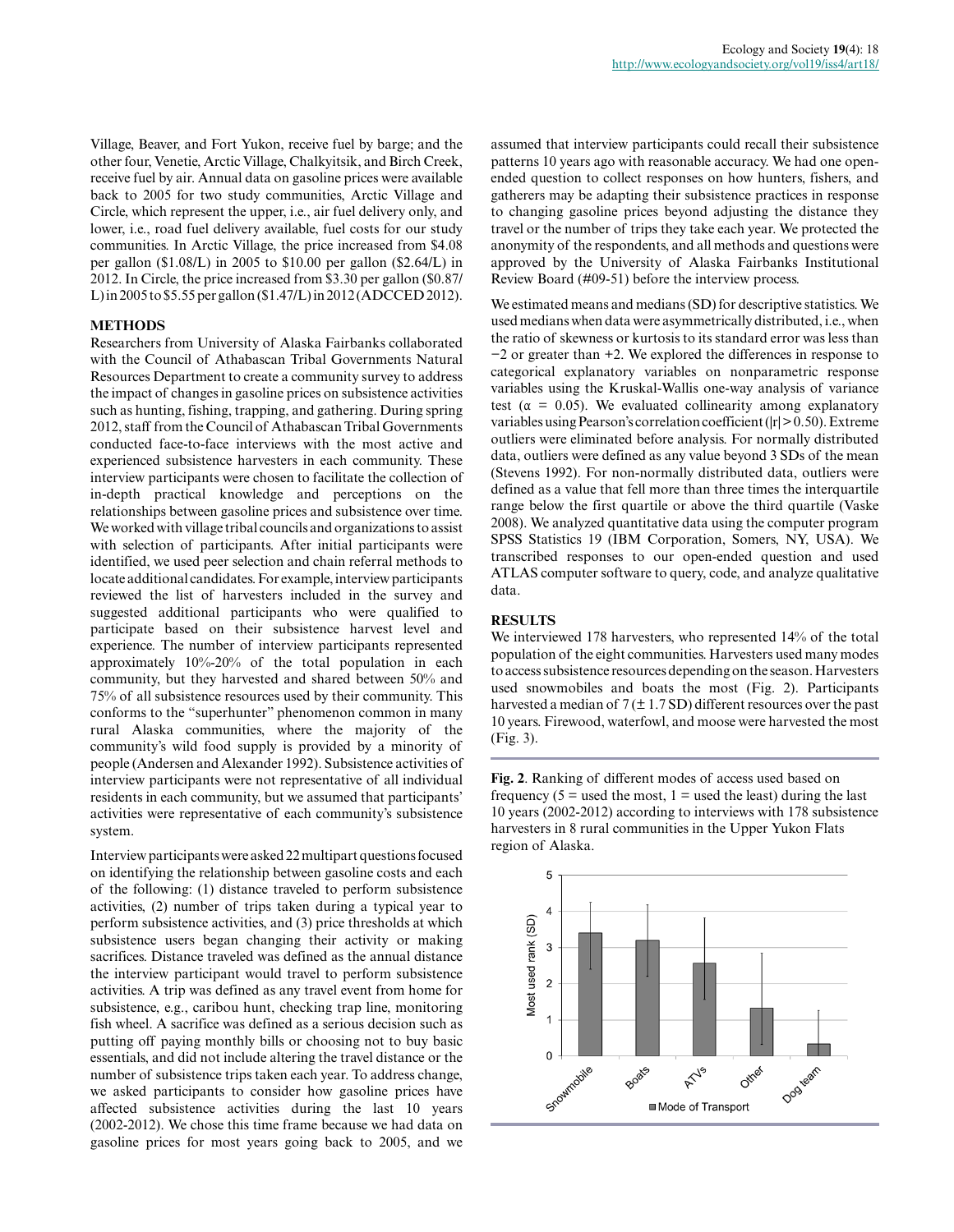**Table 1**. Fuel cost impacts on subsistence activities during the last 10 years (2002-2012) according to interviews of 178 subsistence harvesters in 8 rural communities in the Upper Yukon Flats region of Alaska.

| Community<br>$(\# \text{ of }$<br>interviews) | In the last 10 years, how<br>have fuel prices affected<br>your subsistence<br>activities? |       |       | In the last 10<br>years, have fuel<br>prices affected<br>how far you<br>would travel for<br>subsistence? |       | 10 years ago,<br>how far did<br>you travel for<br>subsistence?<br>(median $kmT$ ,<br>SD) | Last year, how<br>far did you<br>travel for<br>subsistence?<br>(median km <sup>7</sup> )<br>SD) | In the last 10 years,<br>affected the number<br>of subsistence trips <sup>+</sup> | have fuel prices<br>taken? | 10 years ago,<br>how many<br>trips <sup>1</sup> did you<br>take during the<br>year for<br>subsistence?<br>(median, SD) | Last year, how<br>many trips <sup>1</sup> did<br>you take for<br>subsistence?<br>(median, SD) |
|-----------------------------------------------|-------------------------------------------------------------------------------------------|-------|-------|----------------------------------------------------------------------------------------------------------|-------|------------------------------------------------------------------------------------------|-------------------------------------------------------------------------------------------------|-----------------------------------------------------------------------------------|----------------------------|------------------------------------------------------------------------------------------------------------------------|-----------------------------------------------------------------------------------------------|
|                                               | A lot                                                                                     | Some  | None  | Yes                                                                                                      | No    |                                                                                          |                                                                                                 | Yes                                                                               | N <sub>0</sub>             |                                                                                                                        |                                                                                               |
| Arctic Village<br>(22)                        | 68%                                                                                       | 32%   | $0\%$ | 55%                                                                                                      | 45%   | 32(28)                                                                                   | 17(29)                                                                                          | 77%                                                                               | 23%                        | 300 (473)                                                                                                              | 150 (189)                                                                                     |
| Beaver<br>(17)                                | 76%                                                                                       | 24%   | $0\%$ | 75%                                                                                                      | 25%   | 48 (71)                                                                                  | 16(23)                                                                                          | 82%                                                                               | 18%                        | 20(91)                                                                                                                 | 10(45)                                                                                        |
| <b>Birch Creek</b><br>(3)                     | 100%                                                                                      | $0\%$ | $0\%$ | 100%                                                                                                     | $0\%$ | 97(57)                                                                                   | 72(11)                                                                                          | 100%                                                                              | $0\%$                      | 65 (49)                                                                                                                | 6(32)                                                                                         |
| Chalkyitsik<br>(16)                           | 63%                                                                                       | 31%   | $6\%$ | 67%                                                                                                      | 33%   | 322 (839)                                                                                | 241 (784)                                                                                       | 88%                                                                               | 12%                        | 6(7)                                                                                                                   | 2(6)                                                                                          |
| Circle<br>(17)                                | 71%                                                                                       | 29%   | $0\%$ | 88%                                                                                                      | 12%   | 129 (1048)                                                                               | 36(915)                                                                                         | 94%                                                                               | $6\%$                      | 48 (29)                                                                                                                | 20(19)                                                                                        |
| Fort Yukon<br>(76)                            | 84%                                                                                       | 16%   | $0\%$ | 91%                                                                                                      | 9%    | 322 (435)                                                                                | 80 (260)                                                                                        | 93%                                                                               | $7\%$                      | 100(282)                                                                                                               | 50 (84)                                                                                       |
| <b>Stevens</b><br>Village<br>(3)              | 100%                                                                                      | $0\%$ | $0\%$ | 100%                                                                                                     | $0\%$ | 80 (423)                                                                                 | 40(304)                                                                                         | 100%                                                                              | $0\%$                      | 80(13)                                                                                                                 | 45(19)                                                                                        |
| Venetie<br>(24)                               | 83%                                                                                       | 17%   | $0\%$ | 79%                                                                                                      | 11%   | 113(102)                                                                                 | 64(60)                                                                                          | 88%                                                                               | 12%                        | 225 (129)                                                                                                              | 50(78)                                                                                        |
| Total<br>(178)                                | 78%                                                                                       | 21%   | $1\%$ | 81%                                                                                                      | 29%   | 161 (523)                                                                                | 64 (407)                                                                                        | 89%                                                                               | 11%                        | 100 (289)                                                                                                              | 25(107)                                                                                       |

† This number represents the annual distance they would travel to perform subsistence activities.

‡ A trip is defined as any travel event from home for subsistence, e.g., caribou hunt, check trap line, or monitor fish wheel.

**Fig. 3**. (A) Percent of individual subsistence resources used by harvesters and (B) ranking of individual subsistence resources most impacted ( $5$  = used the most,  $1$  = used the least) by gasoline prices during the last 10 years (2002-2012) according to interviews of 178 subsistence harvesters in 8 rural communities in the Upper Yukon Flats region of Alaska.



## **Impacts of gasoline prices**

Gasoline prices have had a significant impact on subsistence activities across all communities. Only 1 of 178 people indicated that gasoline prices have not affected their ability to hunt, fish, trap, or gather subsistence resources, whereas 78% and 21% reporting that gasoline prices have affected them a lot and some, respectively (Table 1). In the last 10 years, 81% of people interviewed reported that they reduced the distance they traveled for subsistence and 89% reduced the number of trips they took for subsistence because of high gasoline costs (Table 1). In the last 10 years, the median distance traveled to perform subsistence activities decreased by 60%, and the median annual number of trips taken to perform subsistence activities decreased by 75% (Table 1). Harvesters reported that moose, caribou, salmon, and trapping species were affected the most (Fig. 3).

We identified multicollinearity  $(|r| > 0.50)$  among survey responses to questions asking what the price of gasoline per gallon was when respondents (1) reduced the distance they would travel (median  $\pm$  SD = \$5.50 [\$1.45/L]  $\pm$  \$1.55); (2) reduced the number of trips they would take each year (median  $\pm$  SD = \$6.00 [\$1.58/L]  $\pm$ \$1.46); and (3) began making sacrifices, e.g., putting off paying monthly bills, to purchase gasoline for subsistence (median  $\pm$  SD  $=$  \$6.00 [\$1.58/L]  $\pm$  \$1.36). Therefore, we included only one of these explanatory variables (sacrifices, Table 2) in further analysis. Eighty-five percent of interview participants reported that they had to make sacrifices to purchase gasoline for subsistence. The median ± SD amount that participants said they could spend each month on gasoline for subsistence without sacrifice was \$200.00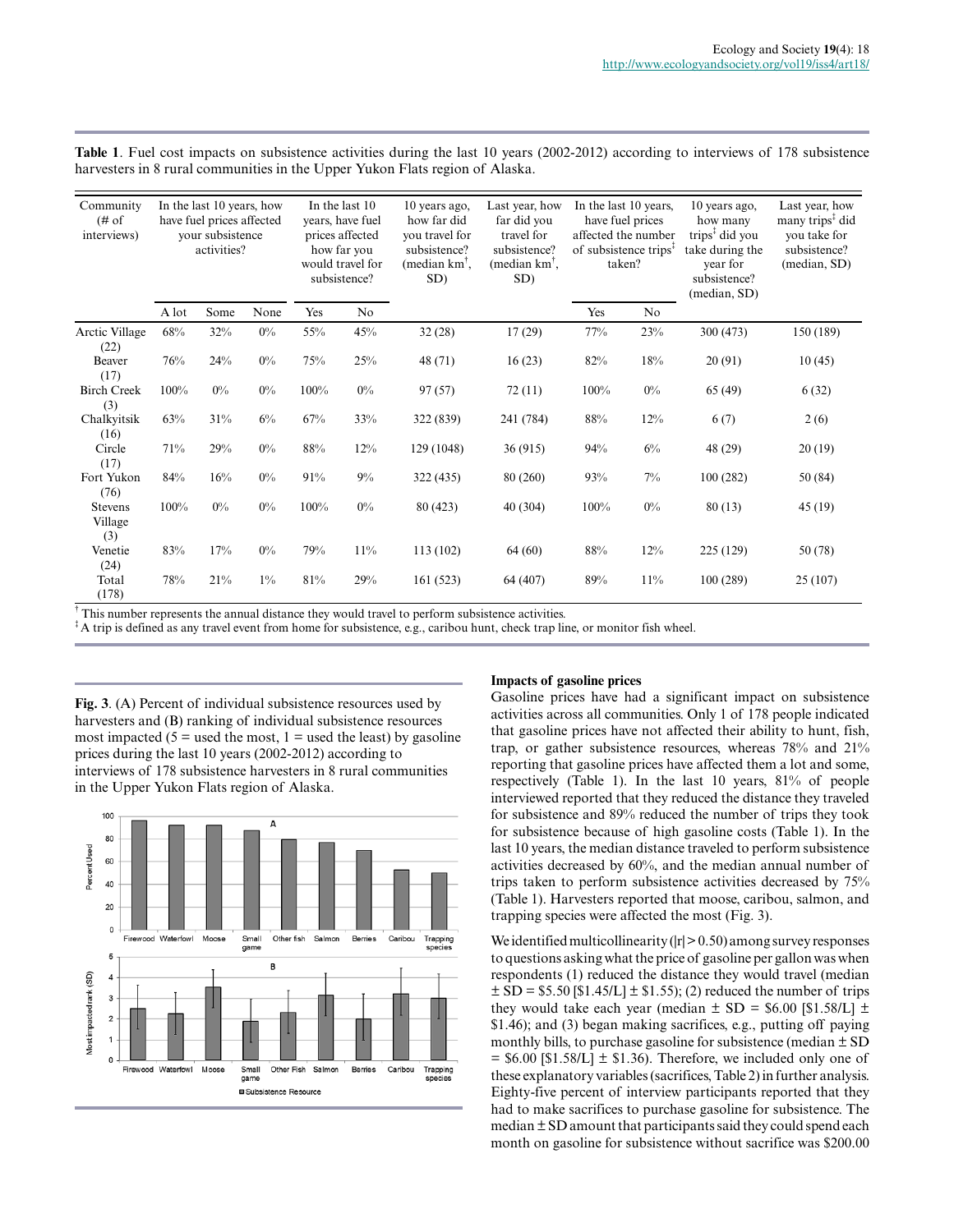**Table 2**. Extent of sacrifices made and price thresholds related to purchasing fuel for subsistence during the last 10 years (2002-2012) according to interviews of 178 subsistence harvesters in 8 rural communities in the Upper Yukon Flats region of Alaska.

| Community<br>(# of interviews) | In the last 10 years, did you have to<br>make sacrifices <sup>†</sup> so you could purchase<br>fuel for subsistence? |       | At what fuel price<br>did you make these<br>sacrifices <sup>†</sup> ? (median<br>$\S$ , SD) | How much can you spend<br>on fuel each month without<br>sacrifice <sup>†</sup> ?<br>(median \$, SD) | Is the amount you spend on fuel<br>each month enough to meet<br>subsistence needs? |                |
|--------------------------------|----------------------------------------------------------------------------------------------------------------------|-------|---------------------------------------------------------------------------------------------|-----------------------------------------------------------------------------------------------------|------------------------------------------------------------------------------------|----------------|
|                                | Yes                                                                                                                  | No.   |                                                                                             |                                                                                                     | Yes                                                                                | N <sub>o</sub> |
| Arctic Village<br>(22)         | 86%                                                                                                                  | 14%   | \$8.00(1.77)                                                                                | \$300 (153.01)                                                                                      | 38%                                                                                | 62%            |
| Beaver<br>(17)                 | 65%                                                                                                                  | 35%   | \$6.00(0.98)                                                                                | \$200(256)                                                                                          | 53%                                                                                | 47%            |
| <b>Birch Creek</b><br>(3)      | 100%                                                                                                                 | $0\%$ | \$6.00(0.0)                                                                                 | $NA(n=2)$                                                                                           | $0\%$                                                                              | $100\%$        |
| Chalkyitsik<br>(16)            | 75%                                                                                                                  | 25%   | \$6.50(0.84)                                                                                | \$200.00 (99.58)                                                                                    | 33%                                                                                | 67%            |
| Circle<br>(17)                 | 88%                                                                                                                  | 12%   | \$4.00(0.92)                                                                                | \$200.00 (163.55)                                                                                   | 47%                                                                                | 53%            |
| Fort Yukon<br>(76)             | 88%                                                                                                                  | 12%   | \$6.00(1.08)                                                                                | \$200.00 (211.06)                                                                                   | 11                                                                                 | 89%            |
| <b>Stevens Village</b><br>(3)  | 100%                                                                                                                 | $0\%$ | $NA(n=0)$                                                                                   | $NA(n=1)$                                                                                           | $0\%$                                                                              | $100\%$        |
| Venetie<br>(24)                | 91%                                                                                                                  | 9%    | \$6.25(0.87)                                                                                | \$300.00 (164.24)                                                                                   | 29%                                                                                | 71%            |
| All Communities<br>(178)       | 85%                                                                                                                  | 15%   | \$6.00(1.36)                                                                                | \$200 (190)                                                                                         | 26%                                                                                | 74%            |

† "Sacrifice" was defined as a serious decision such as putting off paying monthly bills or choosing not to buy basic essentials, and did not include altering the travel distance or the number of subsistence trips taken each year.

± \$190.00. The amount that could be spent on gasoline was not sufficient to meet subsistence needs according to 74% of interview participants (Table 2).

# effort was put into harvesting several different types of resources during each trip, rather than concentrating on just one.

## **Adaptation options**

For our open-ended question on how participants are adapting to gasoline prices beyond adjusting the distance they travel or the number of trips they take each year, participant responses were coded into six distinct categories that captured all responses. Most participants said that they are using more efficient modes of transportation (69%), followed by sharing gasoline costs more with family and friends (37%), conducting more multipurpose trips (20%), spending more time at harvest areas during each trip (6%), reducing the amount of subsistence foods they consume or abandoning harvest of certain resources (5%), and seeking additional cash income just to cover gasoline for subsistence (2%). Of the 122 participants reporting use of more efficient modes of transportation to adapt to gasoline price increases, the top strategy, based on frequency of response, was to use motors with better fuel efficiency (60%), followed by walking more instead of using motorized vehicles (57%), floating and paddling more instead of using motors (16%), and trying to use dog teams more  $(11\%)$ . Examples of the more efficient motors that participants reported included a transition from two-stroke to four-stroke engines, using more gasoline-efficient vehicles such as ATVs instead of boats with outboard motors, and switching to smaller snowmobiles and boats with better fuel efficiency. With regards to sharing gasoline costs, participants noted that the harvest now must be divided among more people, which required hunters to harvest more during each trip to meet everyone's needs. Lastly, participants explained that multipurpose trips usually meant that

## **DISCUSSION**

The significance and consistency of the impact of fuel prices on subsistence activity were striking across and within communities. Overall, we speculate that the absence of differences among participants with different subsistence patterns was likely because gasoline prices have already passed a threshold for all users, thus forcing all to change subsistence activities to some extent. Although no other studies are available for direct comparison of our findings, our results corroborate other reports addressing the relationship between gasoline prices and resource harvest. A survey of Alaska trappers found that fuel costs were the second most important factor, behind trapping conditions, affecting trapping effort (Schumacher 2010). A survey of fishers on the Yukon River found that fuel was consistently mentioned as the largest subsistence expense (Moncrieff 2007).

Harvesting of moose and caribou, salmon, and trapping species was thought to be impacted more by gasoline prices than harvesting firewood, small game, and berries. This finding likely relates to the distribution of large game and furbearers across the landscape. Historically and today, hunters in many communities travel long distances to reach caribou populations that are seasonally available (Caulfield 1983, Van Lanen et al. 2012). Low densities of moose in the Yukon Flats (Lake et al. 2013) also may require more travel across the landscape to encounter a sufficient number of moose. Salmon harvest requires many trips relative to other resources, because nets and fish wheels must be visited frequently, e.g., daily to weekly, to collect fresh catch and to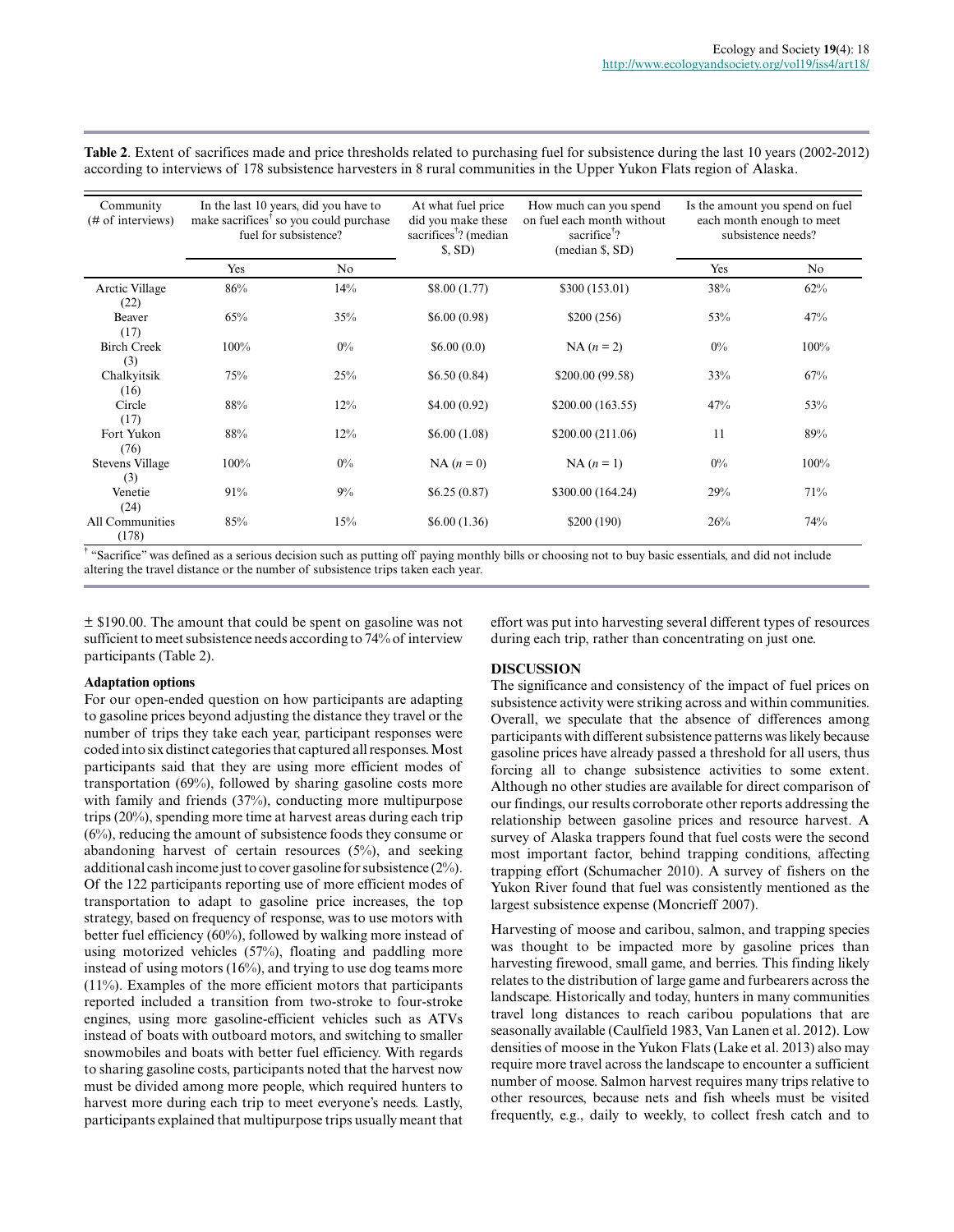maintain equipment vulnerable to damage from debris floating in the river. Traplines may be several hundred miles long and also must be checked regularly, e.g., weekly, to avoid damage to furs by other animals and ensure trap sets are functional (Caulfield 1983, Van Lanen et al. 2012). Other resources that were reported to be minimally affected by fuel prices, such as berries, are more ubiquitous across the landscape and near communities. They may require shorter travel distances for harvest, or they may be opportunistically harvested while residents are out on the landscape for other reasons. For example, seasonal densities of waterfowl throughout the Yukon Flats are high with vast distribution, so residents are able to travel a short distance to highquality harvest areas.

Because gasoline prices are largely out of local control and driven by global markets, adaptation may be a more feasible option than mitigation. The majority of participants reported that they have begun changing their subsistence strategies in response to rising gasoline prices. New methods identified during interviews continued to mainly rely on gasoline-powered modes of transportation, but each altered strategy involved an attempt to spend less on gasoline for subsistence. Several adaptation strategies resulted in either altered social dynamics, e.g., more sharing of costs, or changes in the structure of each subsistence outing, e.g., staying out longer and attempting to harvest multiple resources during each trip. We speculate that these modifications have affected fundamental components of the subsistence system such as food sharing and harvest success. We suggest that future research should evaluate these important interactions.

Some of adaption strategies such as walking, paddling, and dog teams severed the connection between fossil fuels and subsistence practices. However, returning to the use of dogs as the primary mode of access to local resources is unrealistic. Dogs were a practical alternative when they were used for everything, e.g., subsistence, hauling water, hauling wood, and traveling to adjacent communities (Andersen 1992). With a decline in salmon in the Yukon River, less food is available to feed large dog teams, and high shipping costs serve as a barrier to importing commercial dog food (Busher et al. 2009). Today, dog teams in rural areas primarily are raised for competitive racing or a recreational activity, rather than for utility and daily tasks. The dogs seen in rural areas are built for speed and endurance, instead of for pulling freight such as firewood. Overall, it may be idealistic and naive to think that rural residents can return to a subsistence lifestyle without motorized vehicles. These vehicles became popular because they allowed people to travel farther and faster (Schroeder et al. 1987), which freed up time for other commitments such as wage employment and regular attendance of residents' children in public schools. The latter was one of the primary reasons why rural societies formed centralized and permanent communities, and became more sedentary (Barnhardt 2001). Historically, these societies relocated seasonally to temporary camps, e.g., fish camps, in the immediate proximity of the resource being harvested (Caulfield 1983, Van Lanen et al. 2012). The imposition of the Alaska Native Claims Settlement Act created many policies that would have to change to accommodate a return to a seminomadic way of life. Further, we are not aware of any recent data or ethnographies that suggest rural communities want to or can return to that lifestyle under the current evolution of culture. A better option may be to shift

attention toward modes of transportation that could be powered by renewable local resources such as biomass, wind, and solar energy. For example, several universities have created electric snowmobiles that rival the performance of those that run on gasoline (Golub et al. 2009). In addition, major manufacturers are now offering electric versions of both ATVs and utility task vehicles. With the current manufacturer's suggested retail price of \$17,000 for an electric snowmobile, this technology will still be unaffordable for rural consumers in the foreseeable future.

We can speculate on how reduced subsistence activity may be affecting local people and local resources. For example, reduced travel distance condenses harvest effort into a smaller area around communities. Potentially, this could lead to overexploitation of resources close to communities or reduced harvest success, i.e., catch per unit effort, in these areas. From a cultural perspective, the most negative consequence of reduced harvest and financial limitations imposed by gasoline prices is a decline in reliance on local resources or abandonment of a subsistence lifestyle. Our results indicate that this has not occurred among participants, given that only 5% of participants reported that they have adapted to rising gasoline prices by reducing reliance on local resources or abandoning a subsistence lifestyle. However, across rural Alaska, there has been a decline in the harvest and use of subsistence resources (Wolfe 2000, Fall 2012), and less reliance on subsistence has been reported to reduce the physical and cultural health of rural communities (Lambden et al. 2007, Smith et al. 2009). A subsistence lifestyle requires physical activity, and subsistence resources such as salmon and moose are a relatively healthy alternative to the packaged food found in rural grocery stores. For instance, a reduction in the percentage of people practicing a subsistence lifestyle is thought to be related to the acceleration in rates of obesity and chronic disease in rural Alaska (Mohatt et al. 2007).

Although our results suggest that gasoline prices have clearly had an impact, subsistence researchers, managers, and policy makers must be aware that subsistence practices are part of a complex, coupled social-ecological system, and several other factors such as regulatory policy influence levels of subsistence activity. These factors may amplify the effects that gasoline prices are having on subsistence activities. For example, household costs for heating fuel and electricity take a significant part of household income in Interior Alaska (Saylor and Haley 2007). As costs of other basic essentials such as groceries increase, the amount that can be allocated toward gasoline each month (median  $=$  \$200) may continue to decline even if the gasoline price remains constant. The close connection between gasoline prices and other household expenses warrants research into the interaction of social, economic, and ecological factors to better understand the relative impact of rising gasoline costs on subsistence opportunities, and to help highlight adaptation or mitigation options. Other commitments, such as wage employment, may reduce the amount of time that people can practice subsistence (Moerlein and Carothers 2012). Cultural changes, such as assimilation to a consumer cash economy and engagement in electronic media and modern conveniences, also may influence overall desire of people to practice a subsistence lifestyle, especially among younger generations (Condon et al. 1995). Ecologically, the distribution and abundance of subsistence resources could be influencing when, where, and how people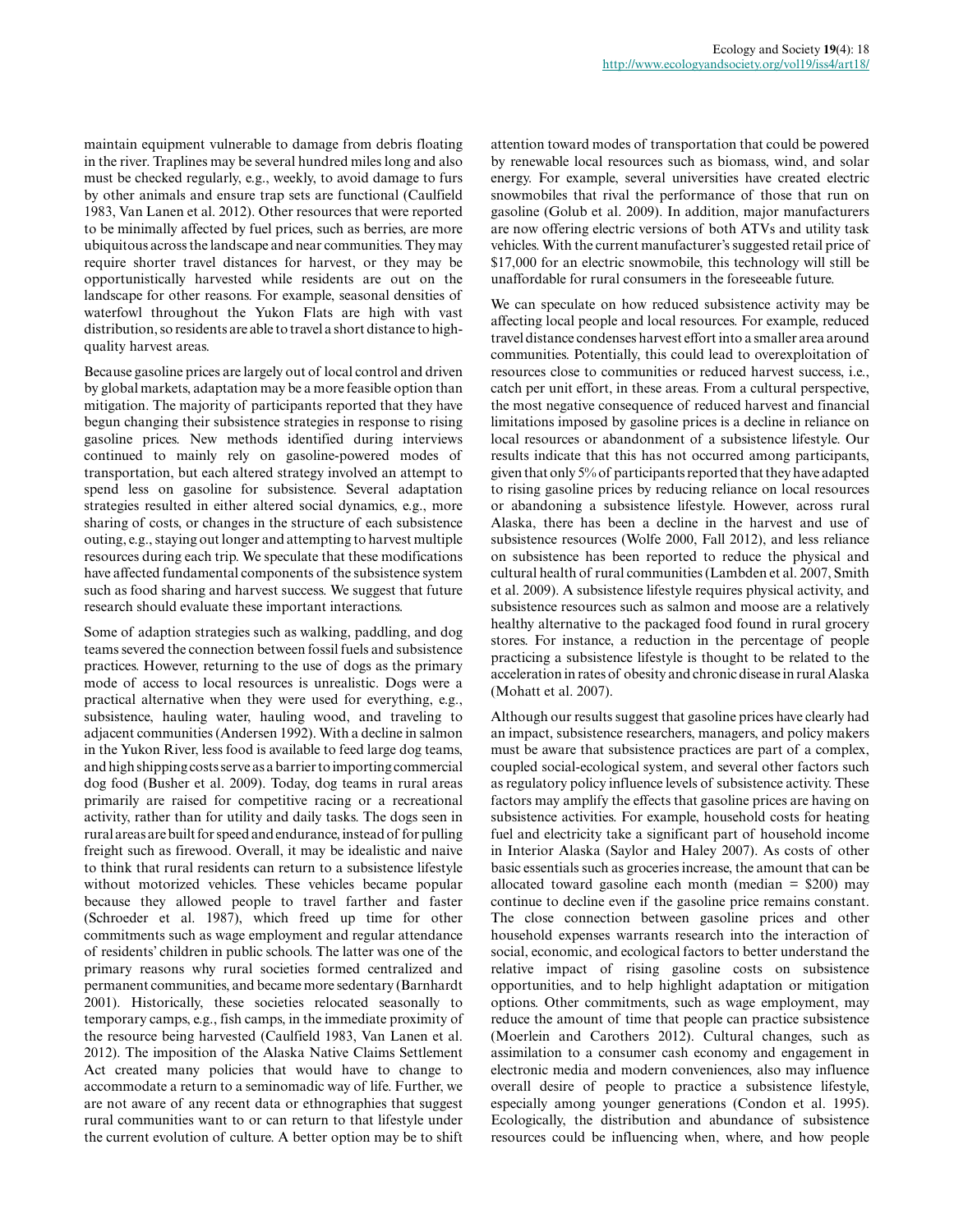practice subsistence (Brinkman et al. 2009, 2013). In addition, changes in resource dynamics may cause a change in subsistence regulations, which could further limit subsistence activity. For example, dismal king salmon runs on the Yukon River in recent years have resulted in several closures to the fishery (Loring et al. 2011). Therefore, activity levels among subsistence users that concentrate their efforts on king salmon may be as limited by regulations as by gasoline costs. However, it is unlikely that resource dynamics and regulations are driving the changes we identified in subsistence activity. Participants reported that the harvest of all species has been impacted by gasoline costs, and the availability of many species such as moose, waterfowl, and caribou has not shown a statistically discernable decline during the last 10 years (Lenart 2009, Lake et al. 2013).

Although additional data are needed to estimate the effects of confounding factors, gasoline prices are clearly having a major impact on subsistence. If we only considered responses from the 34 harvesters (19%) who said gasoline prices haven't affected the distance they traveled for subsistence, we found that 10 harvesters still reported a median ± SD decrease in distance traveled of −27% ± 1.23% during the last 10 years. Assuming factors other than gasoline, e.g., ecological and cultural, were responsible for that decrease, then we conclude that the decline in distance traveled because of gasoline was approximately 33%: the 60% mean percent decline of harvesters affected by gas prices minus the 27% mean percent decline of harvesters unaffected by gas prices. Ideally, future research that simultaneously collects real-time data on gasoline prices, household gasoline consumption specifically for subsistence, percentage of household income devoted to gasoline, and household subsistence activity may help isolate the individual impact of gasoline costs on subsistence among all the other stresses, e.g., climate change, heating fuel costs, and grocery prices, that rural communities are coping with. Currently, gasoline consumption data are available for one community for a four-year period (2008-2012; Crowley Petroleum Distribution, Inc., Fairbanks, Alaska, *Unpublished data*).

Subsistence in the Arctic now relies on cash for purchasing, maintaining, and fueling motorized transportation. However, the challenges that subsistence systems confront are not unique. In general, any society that has become reliant on a narrow range of resources to sustain livelihoods may experience social and economic stress (Adger 2000). For example, agricultural systems have become more specialized, mechanized, and globally connected (Bowman and Zilberman 2013). Rural farmers who are unable to adapt to, compete with, or access global markets are facing increased vulnerability (Leichenko and O'Brien 2002). The tight linkage between dependence on petroleum, cash, and external goods under control of international markets has influenced the resilience of many social-ecological systems. The weakened resilience in rural Alaska is acutely obvious because many communities were almost completely isolated and selfsufficient less than a century ago. In general, we speculate the effects on rural systems have been more pronounced because actors within those systems may have fewer options to engage in cash economies. Our finding that only 2% of interview participants sought additional wage employment in response to rising fuel prices supports our speculation.

To maintain the desirable attributes of a subsistence lifestyle, Arctic societies will probably need to reconfigure interactions with technology and the local environment in a way that complements a culture of self-reliance. Logically, local communities and individuals will need to decide how this reconfiguration occurs. At an institutional level, e.g., government agencies, efforts are needed to sustain subsistence opportunities while communities self-organize and experiment with adaptive processes. Institutional actions may include creative and flexible liberalizations of harvest regulations or more attention to interacting stressors, e.g., climate change, and feedbacks serving as barriers to productive change. A positive feedback loop with obviously negative implications is how the inability to buy gasoline to get firewood and harvest wild foods requires more dependency on diesel fuel for heating and groceries. More money allocated for heating fuel and groceries reduces funds for gasoline. Despite recent hardships, the willingness to continue a subsistence lifestyle and break undesirable cycles was very evident. Nearly all harvesters continued to practice a subsistence lifestyle and were experimenting with ways to reduce vulnerability. Harvester responses showed that options exist that may enhance social resilience. Ultimately, continued collaboration with communities on both the effectiveness of adaptive strategies and ways to spread promising innovations will be beneficial to high-latitude communities and other societies facing adversity because of a reliance on unaffordable fuel moving on an unfavorable trajectory.

*Responses to this article can be read online at:* [http://www.ecologyandsociety.org/issues/responses.](http://www.ecologyandsociety.org/issues/responses.php/6861) [php/6861](http://www.ecologyandsociety.org/issues/responses.php/6861)

## **Acknowledgments:**

*We thank all the harvesters who participated in this study and shared their time and knowledge. We thank T. Chapin for helpful comments on earlier versions of this article. Funding was provided by the Resilience and Adaptation Program (Integrative Graduate Education and Research Traineeship, National Science Foundation [NSF] 0654441), the Bonanza Creek Long Term Ecological Research Site (NSF 0423442), the International Polar Year (NSF 0732758), the Institute of Arctic Biology, and the Scenarios Network for Alaska and Arctic Planning at the University of Alaska Fairbanks.*

#### **LITERATURE CITED**

Adger, W. N. 2000. Social and ecological resilience: are they related? *Progress in Human Geography* 24:347-364. [http://dx.doi.](http://dx.doi.org/10.1191%2F030913200701540465) [org/10.1191/030913200701540465](http://dx.doi.org/10.1191%2F030913200701540465)

Alaska Community Database. 2014. *Community information summaries*. Division of Community and Regional Affairs, Alaska Department of Commerce, Community, and Economic Development, Anchorage, Alaska, USA.

Alaska Department of Commerce, Community, and Economic Development (ADCCED). 2005. *Current community conditions: fuel prices across Alaska*. Research and Analysis Section, Division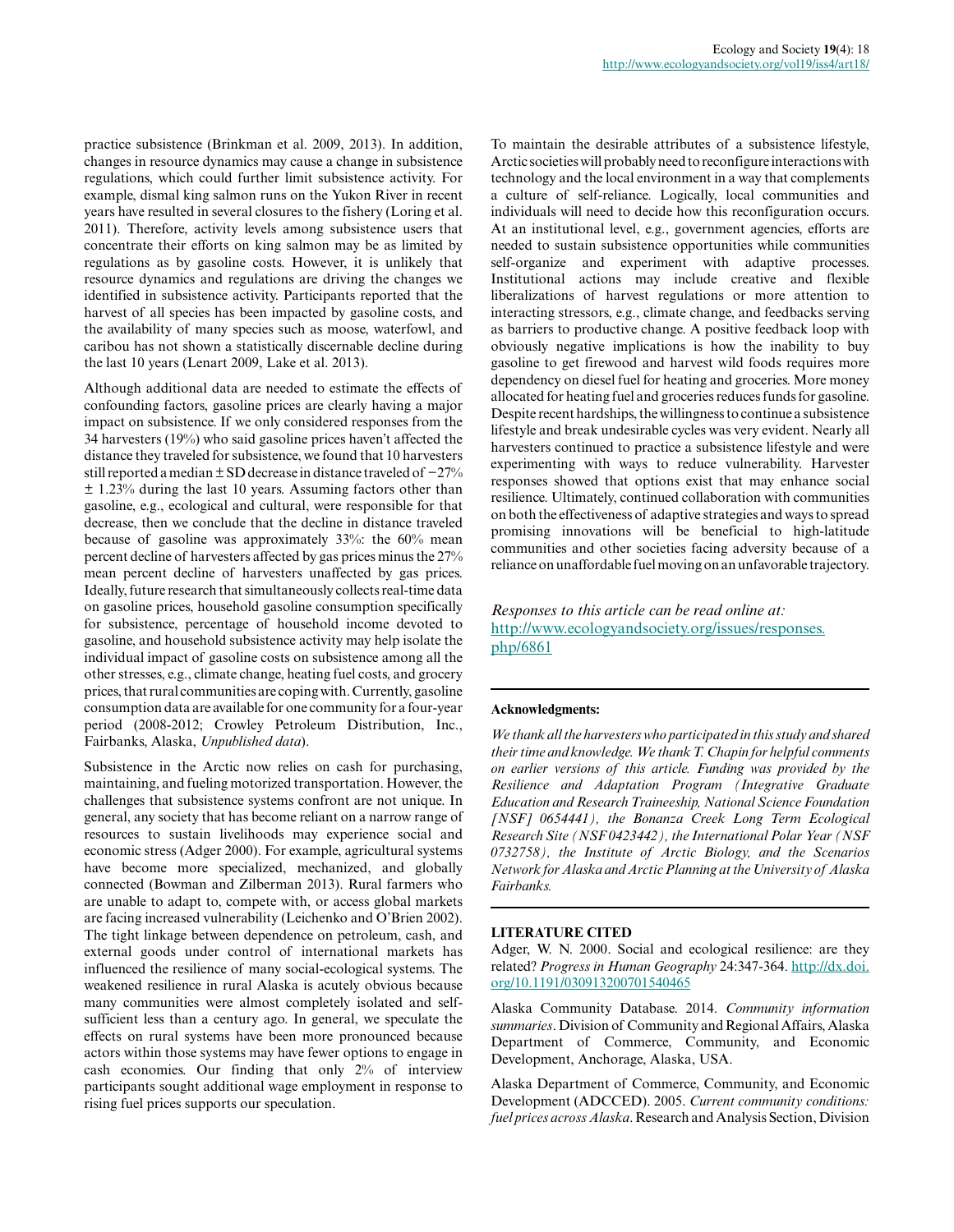of Community and Regional Affairs, Alaska Department of Commerce, Community, and Economic Development, Anchorage, Alaska, USA.

Alaska Department of Commerce, Community, and Economic Development (ADCCED). 2012. *Current community conditions: Alaska fuel price report*. Research and Analysis Section, Division of Community and Regional Affairs, Alaska Department of Commerce, Community, and Economic Development, Anchorage, Alaska, USA.

Andersen, D. B. 1992. *The use of dog teams and the use of subsistence-caught fish for feeding sled dogs in the Yukon River Drainage, Alaska*. Technical Paper No. 210. Division of Subsistence, Alaska Department of Fish and Game, Juneau, Alaska, USA.

Andersen, D. B., and C. L. Alexander. 1992. *Subsistence hunting patterns and compliance with moose harvest reporting requirements in rural interior Alaska*. Technical Paper No. 215. Division of Subsistence, Alaska Department of Fish and Game, Juneau, Alaska, USA.

Barnhardt, C. 2001. A history of schooling for Alaska Native people. *Journal of American Indian Education* 4:1-30.

Berkes, F., and C. Folke, editors. 1998. *Linking social and ecological systems: management practices and social mechanisms for building resilience*. Cambridge University Press, Cambridge, UK.

Bowman, M. S., and D. Zilberman. 2013. Economic factors affecting diversified farming systems. *Ecology and Society* 18(1): 33. [http://dx.doi.org/10.5751/ES-05574-180133](http://dx.doi.org/10.5751%2FES-05574-180133)

Brinkman, T. J., F. S. Chapin III, G. P. Kofinas, and D. K. Person. 2009. Linking hunter knowledge with forest change to understand changing deer harvest opportunities in intensively logged landscapes. *Ecology and Society* 14(1): 36. [online] URL: [http://](http://www.ecologyandsociety.org/vol14/iss1/art36/) [www.ecologyandsociety.org/vol14/iss1/art36/](http://www.ecologyandsociety.org/vol14/iss1/art36/)

Brinkman, T. J., G. Kofinas, W. D. Hansen, F. S. Chapin III, and S. Rupp. 2013. A new framework to manage hunting: why we should shift focus from abundance to availability. *Wildlife Professional* 7(3):38-43.

Busher, W. H., T. Hamazaki, and D. M. Jallen. 2009. *Subsistence and personal use salmon harvests in the Alaska portion of the Yukon River Drainage, 2008*. Fishery Data Series No. 09-73. Alaska Department of Fish and Game, Anchorage, Alaska, USA.

Caulfield, R. 1983. *Subsistence land use in Upper Yukon– Porcupine communities, Alaska*. Technical Paper No. 16. Division of Subsistence, Alaska Department of Fish and Game, Fairbanks, Alaska, USA.

Chapin, F. S., III, G. P. Kofinas, and C. Folke, editors. 2009. *Principles of ecosystem stewardship: resilience-based natural resource management in a changing world.* Springer, New York, New York, USA.

Condon, R. G., P. Collings, and G. Wenzel. 1995. The best part of life: subsistence hunting, ethnicity, and economic adaptation among young-adult Inuit males. *Arctic* 48:31-46. [http://dx.doi.](http://dx.doi.org/10.14430%2Farctic1222) [org/10.14430/arctic1222](http://dx.doi.org/10.14430%2Farctic1222)

Fall, J. A. 2012. *Subsistence in Alaska: a year 2010 update*. Division of Subsistence, Alaska Department of Fish and Game, Anchorage, Alaska, USA.

Folke, C., S. Carpenter, T. Elmqvist, L. Gunderson, C. S. Holling, and B. Walker. 2002. Resilience and sustainable development: building adaptive capacity in a world of transformations. *Ambio* 31(5):437-440.

Francis, K. E. 1969. Decline of the dogsled in villages of arctic Alaska: a preliminary discussion. *Association of Pacific Coast Geographers Yearbook* 31:69-78. [http://dx.doi.org/10.1353/](http://dx.doi.org/10.1353%2Fpcg.1969.0008) [pcg.1969.0008](http://dx.doi.org/10.1353%2Fpcg.1969.0008)

Golub, M., M. Nelson, P. Morris, M. Deighton, M. Van Atta, and L. Stowell. 2009. *Design and construction of an affordable zero-emissions snowmobile*. CSC Tech Paper. SAE International, Warrendale, Pennsylvania, USA. [online] URL: [http://www.](http://www.mtukrc.org/download/uaf/uaf_ze_design_paper_2009.pdf) [mtukrc.org/download/uaf/uaf\\_ze\\_design\\_paper\\_2009.pdf](http://www.mtukrc.org/download/uaf/uaf_ze_design_paper_2009.pdf)

Hall, E. S. Jr. 1971. The "iron dog" in Northern Alaska. *Anthropologica* 13:237-254. [http://dx.doi.org/10.2307/25604852](http://dx.doi.org/10.2307%2F25604852) 

Heltberg, R., N. Hossain, A. Reva, and C. Turk. 2013. Coping and resilience during the food, fuel, and financial crises. *Journal of Development Studies* 49:705-718. [http://dx.doi.](http://dx.doi.org/10.1080%2F00220388.2012.746668) [org/10.1080/00220388.2012.746668](http://dx.doi.org/10.1080%2F00220388.2012.746668)

Kinzig, A. P., P. Ryan, M. Etienne, H. Allison, T. Elmqvist, and B. H. Walker. 2006. Resilience and regime shifts: assessing cascading effects. *Ecology and Society* 11(1): 20. [online] URL: <http://www.ecologyandsociety.org/vol11/iss1/art20/>

Kofinas, G. P. 1998. *The cost of power sharing: community involvement in Canadian porcupine caribou co-management*. Dissertation. University of British Columbia, Vancouver, British Columbia, Canada.

Kofinas, G. P., F. S. Chapin III, S. BurnSilver, J. I. Schmidt, N. L. Fresco, K. Kielland, S. Martin, A. Springsteen, and T. S. Rupp. 2010. Resilience of Athabascan subsistence systems to interior Alaska's changing climate. *Canadian Journal of Forest Research* 40:1347-1359. [http://dx.doi.org/10.1139/X10-108](http://dx.doi.org/10.1139%2FX10-108)

Lake, B. C., M. R. Bertram, N. Guldager, J. R. Caikoski, and R. O. Stephenson. 2013. Wolf kill rates across winter in a low-density moose system in Alaska. *Journal of Wildlife Management* 77:1512-1522. [http://dx.doi.org/10.1002/jwmg.603](http://dx.doi.org/10.1002%2Fjwmg.603)

Lambden, J., O. Receveur, and H. V. Kuhnlein. 2007. Traditional food attributes must be included in studies of food security in the Canadian Arctic. *International Journal of Circumpolar Health* 66 (4):308-319. [http://dx.doi.org/10.3402/ijch.v66i4.18272](http://dx.doi.org/10.3402%2Fijch.v66i4.18272)

Leichenko, R. M., and K. L. O'Brien. 2002. The dynamics of rural vulnerability to global change: the case of southern Africa. *Mitigation and Adaptation Strategies for Global Change* 7:1-18. [http://dx.doi.org/10.1023/A:1015860421954](http://dx.doi.org/10.1023%2FA%3A1015860421954)

Lenart, E. A. 2009. *Units 26B and 26C caribou*. Pages 299-325 *in* P. Harper, editor. *Caribou management report of survey and inventory activities 1 July 2006-30 June 2008*. Project 3.0. Alaska Department of Fish and Game, Juneau, Alaska, USA.

Loring, P. A., S. C. Gerlach, D. E. Atkinson, and M. S. Murray. 2011. Ways to help and ways to hinder: governance for effective